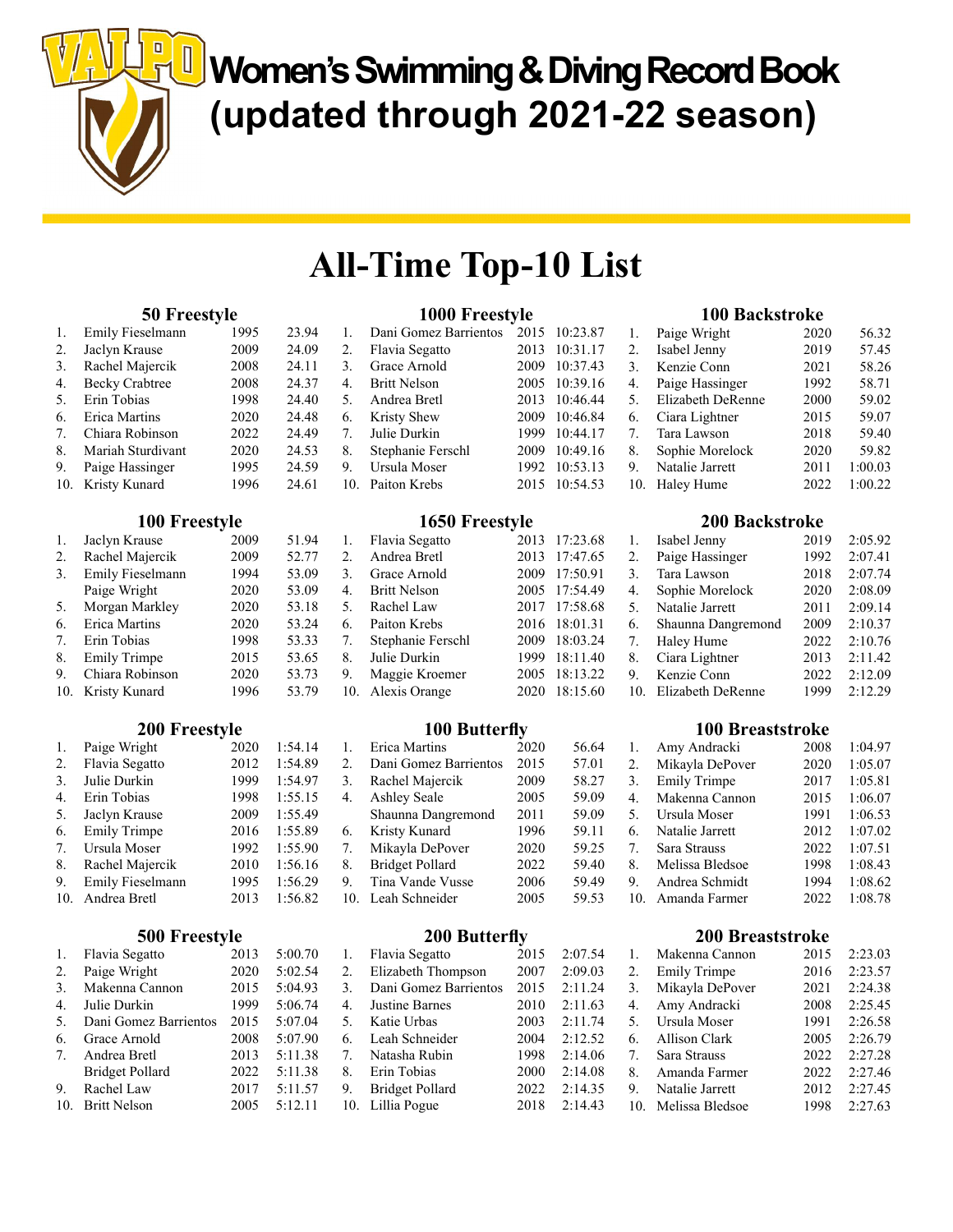**U** Women's Swimming & Diving Record Book (updated through 2021-22 season)

# All-Time Top-10 List

## 100 Individual Medley

|     | $100$ mais $100$ |      |         |  |
|-----|------------------|------|---------|--|
| 1.  | Mikayla DePover  | 2021 | 1:00.58 |  |
| 2.  | Chiara Robinson  | 2022 | 1:00.92 |  |
| 3.  | Haley Hume       | 2022 | 1:01.86 |  |
| 4.  | Sara Strauss     | 2022 | 1:02.01 |  |
| 5.  | Morgan Markley   | 2022 | 1:04.08 |  |
| 6.  | Dot Chislett     | 2022 | 1:04.76 |  |
| 7.  | Lillia Pogue     | 2018 | 1:04.84 |  |
| 8.  | Kenzie Conn      | 2022 | 1:05.51 |  |
| 9.  | Makenzy Tibbot   | 2018 | 1:05.87 |  |
| 10. | Rachel Law       | 2017 | 1:06.35 |  |
|     |                  |      |         |  |

## 200 Individual Medley

| 1.  | Dani Gomez Barrientos | 2015 | 2:08.81 |
|-----|-----------------------|------|---------|
| 2.  | Shaunna Dangremond    | 2009 | 2:09.58 |
| 3.  | Isabel Jenny          | 2019 | 2:09.97 |
| 4.  | Mikayla DePover       | 2020 | 2:11.32 |
| 5.  | Natalie Jarrett       | 2011 | 2:11.34 |
| 6.  | Paige Hassinger       | 1992 | 2:11.78 |
| 7.  | Melissa Bledsoe       | 1997 | 2:13.38 |
| 8.  | Allison Clark         | 2005 | 2:14.04 |
| 9.  | <b>Ashley Seale</b>   | 2005 | 2:14.22 |
| 10. | Haley Hume            | 2022 | 2:14.48 |

# 400 Individual Medley

| $\mathbf{1}$ . | Dani Gomez Barrientos | 2015 | 4:38.02 |
|----------------|-----------------------|------|---------|
| 2.             | Flavia Segatto        | 2013 | 4:38.61 |
| 3.             | Julie Durkin          | 1996 | 4:40.25 |
| $\mathbf{4}$   | Allison Clark         | 2005 | 4:41.07 |
| 5.             | Rachel Law            | 2016 | 4:44.48 |
| 6.             | <b>Ashley Seale</b>   | 2003 | 4:44.93 |
| 7.             | Sophie Morelock       | 2020 | 4:47.85 |
| 8.             | Elizabeth Thompson    | 2007 | 4:48.46 |
| 9.             | Alizabeth Taubert     | 2014 | 4:48.55 |
| 10.            | Tara Lawson           | 2018 | 4:48.70 |
|                |                       |      |         |

# 1 Meter Diving—6 Dives

|     | T MICRI DIVINE     | V DIVUJ |        |
|-----|--------------------|---------|--------|
| 1.  | <b>Betsy Mars</b>  | 1990    | 246.00 |
| 2.  | Heidi Moser        | 1992    | 245.75 |
| 3.  | Sara Huegli        | 1991    | 231.20 |
| 4.  | Chris O'Connor     | 1992    | 225.20 |
| 5.  | Jenni Miller       | 2001    | 224.18 |
| 6.  | Jodi Tennehats     | 1987    | 219.55 |
| 7.  | Anna Orwick        | 2008    | 210.70 |
| 8.  | Allison Broadstone | 2001    | 210.00 |
| 9.  | Carol Gehrig       | 1978    | 207.25 |
| 10. | Beth Niggemyer     | 2007    | 132.40 |
|     |                    |         |        |

# 1 Meter Diving—11 Dives

| 1. | <b>Betsy Mars</b> | 1990 | 414.70 |
|----|-------------------|------|--------|
| 2. | Heidi Moser       | 1991 | 384.95 |
| 3. | Sara Huegli       | 1991 | 373.80 |
| 4. | Bridget Schwabel  | 1984 | 366.00 |
| 5. | Susan Dukat       | 1987 | 359.85 |
| 6. | Jenni Miller      | 2001 | 304.65 |

## 3 Meter Diving—6 Dives

| 1.  | <b>Betsy Mars</b>  | 1990 | 270.40 |
|-----|--------------------|------|--------|
| 2.  | Heidi Moser        | 1992 | 256.35 |
| 3.  | Susan Dukat        | 1987 | 252.15 |
| 4.  | Chris O'Connor     | 1992 | 229.05 |
| 5.  | Jenni Miller       | 2001 | 226.35 |
| 6.  | Sara Huegli        | 1991 | 216.95 |
| 7.  | Carol Gehrig       | 1978 | 211.55 |
| 8.  | Anna Orwick        | 2007 | 206.05 |
| 9.  | Allison Broadstone | 2001 | 205.85 |
| 10. | Beth Niggemyer     | 2007 | 125.15 |
|     |                    |      |        |

#### 3 Meter Diving—11 Dives

| 1. | <b>Betsy Mars</b> | 1990 | 440.00 |
|----|-------------------|------|--------|
|    | 2. Sara Huegli    | 1991 | 427.65 |
|    | 3. Heidi Moser    | 1991 | 426.50 |
| 4. | Jenni Miller      | 2001 | 360.80 |
| 5. | Susan Dukat       | 1987 | 346.65 |
|    | 6. Dianne Leytem  | 1983 | 346.50 |

# 200 Freestyle Relay

| 1.  | J. Krause, S. Dangremond, 2009   |      | 1:36.46 |
|-----|----------------------------------|------|---------|
|     | B. Crabtree, R. Majercik         |      |         |
| 2.  | J. Krause, R. Majercik, 2007     |      | 1:36.90 |
|     | A. Gregory, K. Smethurst         |      |         |
| 3.  | B. Crabtree, R. Majercik, 2008   |      | 1:37.29 |
|     | J. Krause, L. Rickey             |      |         |
| 4.  | T. Springer, C. Robinson, 2021   |      | 1:38.09 |
|     | K. Conn, M. Sturdivant           |      |         |
| 5.  | E. Trimpe, E. Martins,           | 2017 | 1:38.20 |
|     | P. Wright, A. Jenny              |      |         |
| 6.  | C. Robinson, M. Wright, 2019     |      | 1:38.22 |
|     | M. Sturdivant, P. Wright         |      |         |
| 7.  | K. Conn, S. Strauss,             | 2022 | 1:38.45 |
|     | T. Springer, C. Robinson         |      |         |
| 8.  | E. Trimpe, A. Berry,             | 2015 | 1:38.68 |
|     | E. McBride, A. Jenny             |      |         |
| 9.  | M. Sturdivant, C. Robinson, 2020 |      | 1:38.69 |
|     | M. DePover, E. Martins           |      |         |
| 10. | E. Trimpe, C. Lightner,          | 2014 | 1:38.83 |
|     | L. Knop, E. McBride              |      |         |
|     | E. McBride, L. Knop,             | 2015 | 1:38.83 |
|     | E. Trimpe, A. Jenny              |      |         |
|     |                                  |      |         |

## 400 Freestyle Relay

| J. Krause, B. Crabtree, | 2008 | 3:31.98                                                                                                                                                                                                                         |
|-------------------------|------|---------------------------------------------------------------------------------------------------------------------------------------------------------------------------------------------------------------------------------|
| G. Arnold, R. Majercik  |      |                                                                                                                                                                                                                                 |
| P. Wright, E. Martins,  |      | 3:32.33                                                                                                                                                                                                                         |
|                         |      |                                                                                                                                                                                                                                 |
|                         |      | 3:32.76                                                                                                                                                                                                                         |
|                         |      |                                                                                                                                                                                                                                 |
|                         |      | 3:35.06                                                                                                                                                                                                                         |
| L. Rickey, J. Krause    |      |                                                                                                                                                                                                                                 |
|                         |      | 3:36.57                                                                                                                                                                                                                         |
| E. Martins, M. Markley  |      |                                                                                                                                                                                                                                 |
|                         |      | 3:36.94                                                                                                                                                                                                                         |
| H. Hagan, P. Hassinger  |      |                                                                                                                                                                                                                                 |
| P. Wright, I. Jenny,    | 2019 | 3:37.05                                                                                                                                                                                                                         |
| C. Robinson, E. Martins |      |                                                                                                                                                                                                                                 |
| E. McBride, A. Jenny,   | 2015 | 3:37.06                                                                                                                                                                                                                         |
|                         |      |                                                                                                                                                                                                                                 |
| P. Wright, E. Martins,  | 2017 | 3:37.20                                                                                                                                                                                                                         |
| E. Trimpe, A. Jenny     |      |                                                                                                                                                                                                                                 |
| S. Strauss, K. Conn,    | 2022 | 3:38.04                                                                                                                                                                                                                         |
| H. Hume, C. Robinson    |      |                                                                                                                                                                                                                                 |
|                         |      | 2020<br>C. Robinson, M. Markley<br>J. Krause, R. Majercik, 2007<br>K. Smethurst, A. Gregory<br>G. Arnold, R. Majercik, 2009<br>P. Wright, M. DePover, 2020<br>E. Fieselmann, A. Schmidt, 1995<br>E. Trimpe, D. Gomez Barrientos |